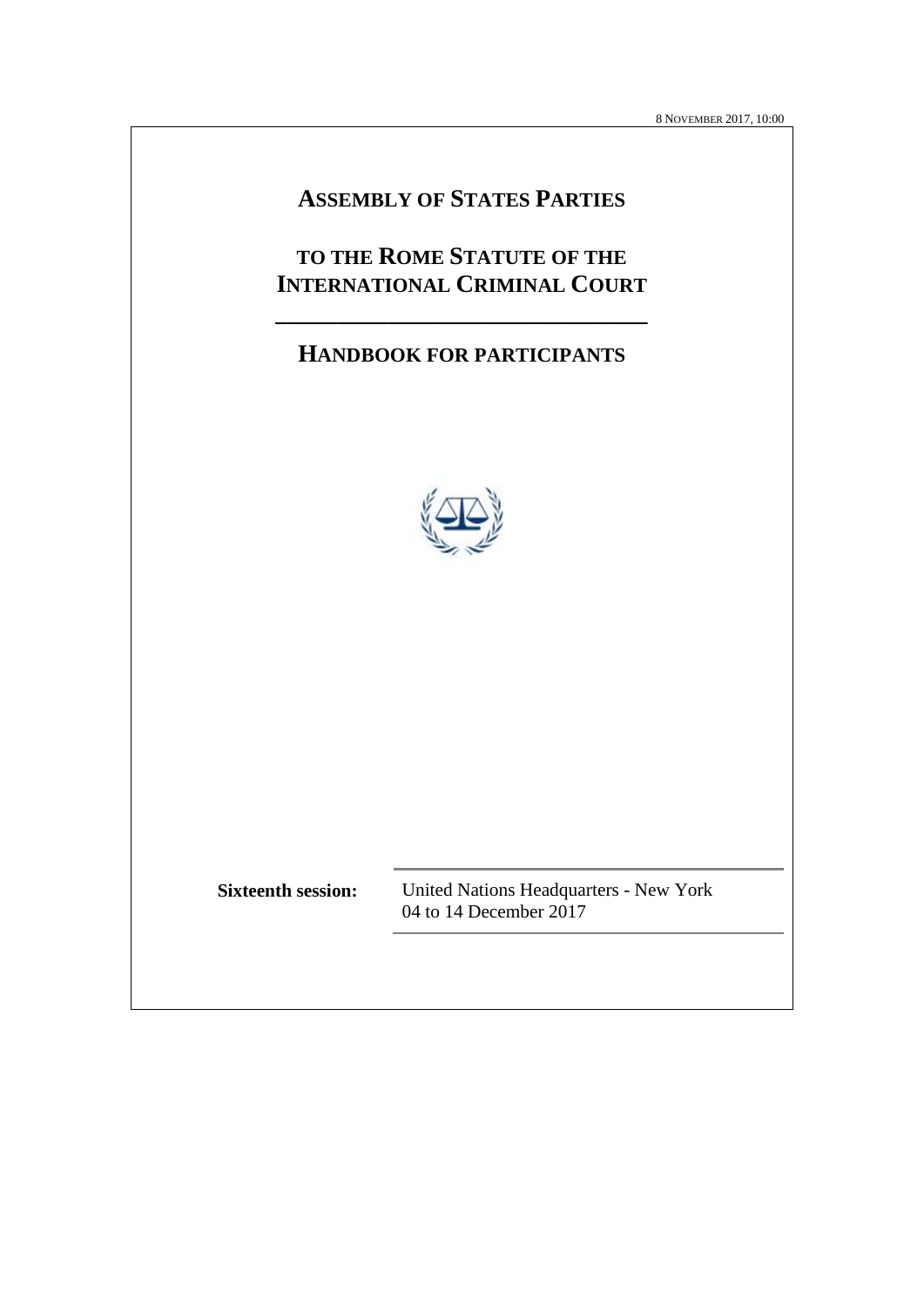# **CONTENTS**

| PAGE            |                                                                         |
|-----------------|-------------------------------------------------------------------------|
| 1               | <b>Introduction</b>                                                     |
|                 | 1 Venue and dates                                                       |
| $1\vert$        | <b>Opening of the session</b>                                           |
| 1 <sup>1</sup>  | On-line address for: Rules of Procedure; ASP documentation              |
|                 | 1   Checklist for States                                                |
|                 | 2   Registration                                                        |
|                 | 4   Credentials                                                         |
|                 | 4   Notifications                                                       |
| 5 <sup>1</sup>  | <b>Participants</b>                                                     |
| 6 <sup>1</sup>  | Media                                                                   |
| 7 I             | Visa information                                                        |
|                 | 7   List of participants                                                |
| 7 I             | <b>Provisional Agenda, Work Programme and ASP Journal</b>               |
| 7 I             | <b>Languages</b>                                                        |
| 7 I             | <b>Seating arrangements</b>                                             |
| 7 I             | <b>Meetings</b>                                                         |
| 8               | <b>Decision-making</b>                                                  |
| 8 <sup>1</sup>  | <b>Elections</b>                                                        |
| 8               | <b>General Debate</b>                                                   |
| 9 <sup>1</sup>  | <b>Statements</b>                                                       |
| 10 <sup>1</sup> | Distribution of official documents                                      |
|                 | 10   Booking of meeting rooms                                           |
| 10 <sup>1</sup> | <b>Security and safety</b>                                              |
| 10 <sup>1</sup> | <b>Emergency and medical services</b>                                   |
| 10 <sup>1</sup> | Side-events                                                             |
|                 | $11$   Hotels                                                           |
|                 | 11   Telephone facilities                                               |
|                 | 11   Parking                                                            |
| 12 <sup>1</sup> | <b>Taxis</b>                                                            |
|                 | 12   Public transportation                                              |
| 12 <sup>1</sup> | <b>Banking and currency exchange</b>                                    |
| 12 <sup>1</sup> | <b>Shops</b>                                                            |
| 13 <sup>1</sup> | <b>Contact information</b>                                              |
| 14              | <b>Annex I: List of States Parties as of 30 October 2017</b>            |
| 15              | Annex II: Decision by the Bureau: Understanding on the participation of |
|                 | <b>Observer States in meetings of the Assembly of States Parties</b>    |
|                 |                                                                         |
|                 |                                                                         |
|                 |                                                                         |
|                 |                                                                         |
|                 |                                                                         |
|                 |                                                                         |
|                 |                                                                         |
|                 |                                                                         |

Prepared by the Secretariat of the Assembly of States Parties ("ASP Secretariat"), November 2017.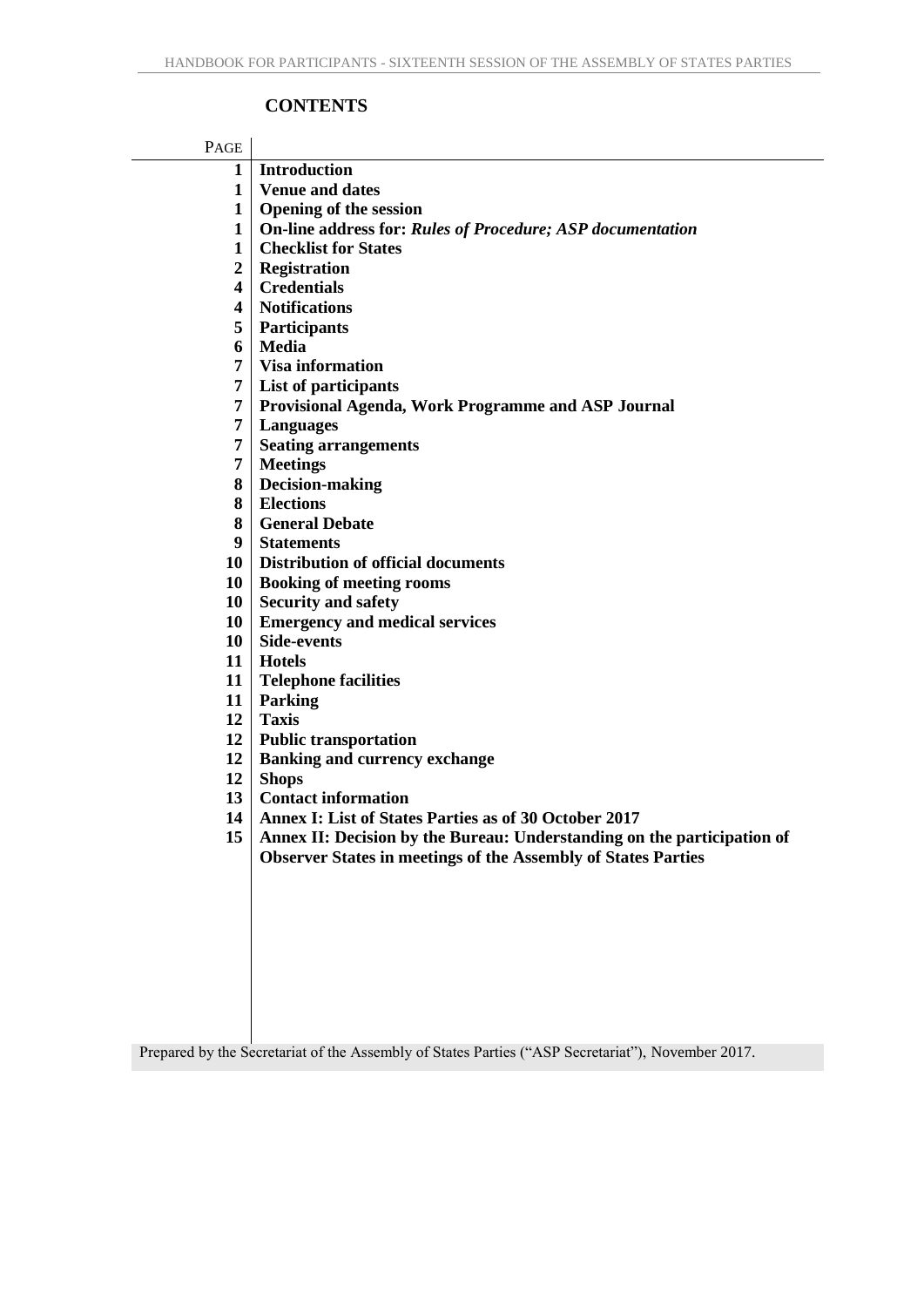# **INTRODUCTION**

At its eleventh plenary meeting on 24 November 2017, the Assembly of States Parties to the Rome Statute of the International Criminal Court ("the Assembly") decided to hold its sixteenth session at the United Nations ("the UN") Headquarters in New York from 4 to 14 December 2017.

Invitations to the sixteenth session of the Assembly were sent to States and other entities on 7 March 2017 (Note verbale ICC-ASP/16/S/01).

The Assembly has a Bureau consisting of the President, two Vice-Presidents and 18 members elected by the Assembly from among the representatives of the States Parties for three-year terms. The composition of the Bureau 2002-2017 can be found at the following link: https://asp.icc-cpi.int/iccdocs/asp\_docs/Bureau/ASP1-15\_BureauMembers-ENG.pdf.

#### **VENUE AND DATES**

The sixteenth session of the Assembly will be held from 4 to 14 December 2017 at the UN Headquarters, New York, United States.

#### **OPENING OF THE SESSION**

The official opening of the sixteenth session will take place in Conference Room 4 (UN General Assembly Building) at the UN Headquarters in New York on 4 December at 10:00 hours. Participants are requested to be seated in Conference Room 4 by 9:45 hours.

Sixteenth session documentation, including the *Rules of Procedure of the Assembly of States Parties* can be found online at:

**https://asp.icc-cpi.int/en\_menus/asp/sessions/documentation/16thsession/Pages/default.aspx**

## **CHECKLIST FOR STATES**

- 1) States Parties: Submit credentials to the Secretariat of the Assembly of States Parties
- 2) Observer States: Submit a notification to the Secretariat of the Assembly of States Parties with the names of participants
- 3) Regarding attendance at the sixteenth session, Missions must submit to the UN SG.6 forms for delegates not holding a valid UN grounds pass

Credentials should be sent to the ASP Secretariat, Oude Waalsdorperweg 10, 2597 AK The Hague, The Netherlands. Copies may also be sent via fax to +31-70-515 8376 or via e-mail to asp@icc-cpi.int.

As of 4 December 2017, original credentials for the sixteenth session should no longer be sent to the ASP Secretariat in The Hague, but delivered directly to the ASP Secretariat at the beginning of the session in New York (Conference Room E at the UN Headquarters) and if possible, not later than 24 hours after the commencement of the session.

*For more details and sample credentials letter/notification letter, see page 4 below.*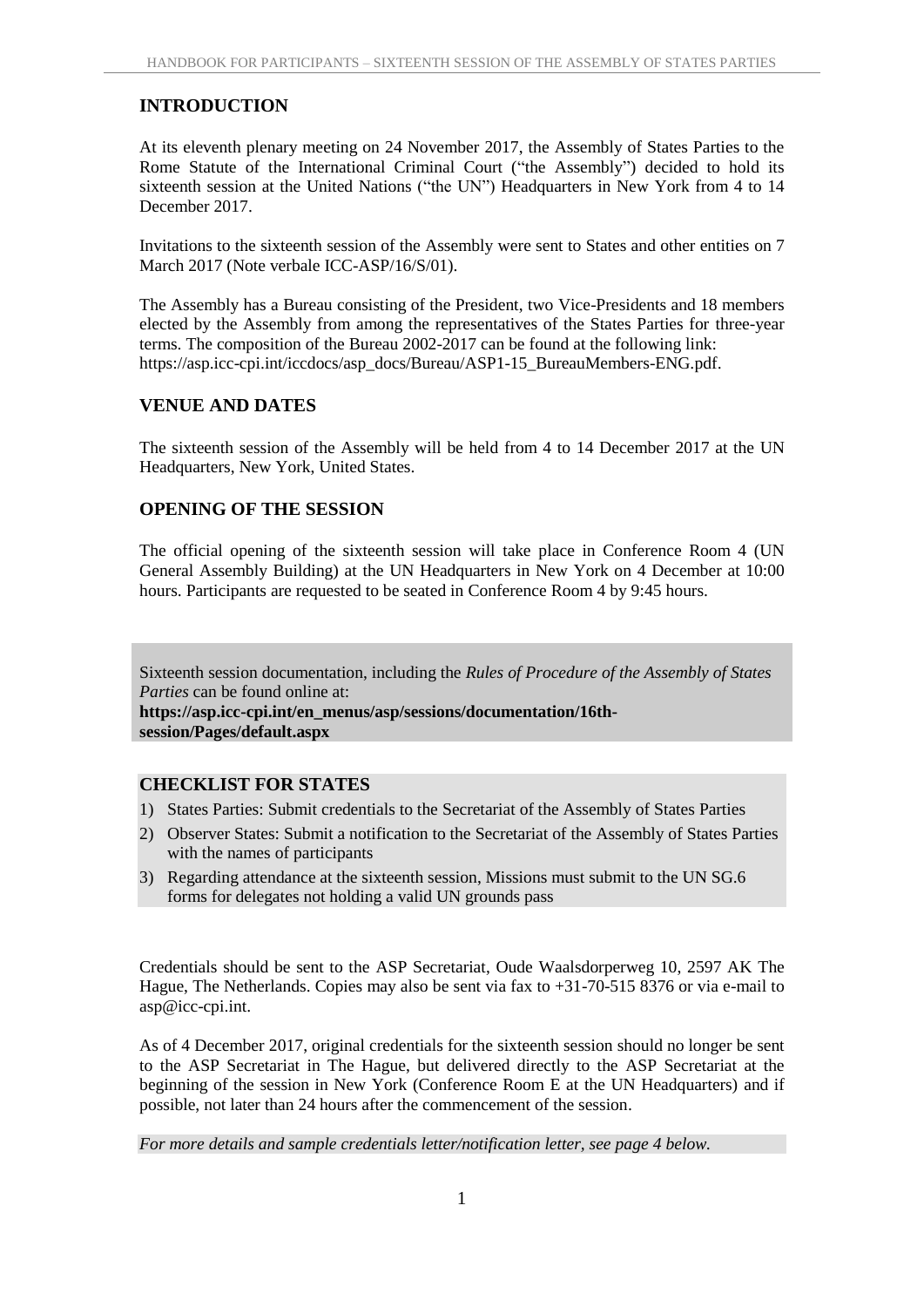# **REGISTRATION, ACCREDIATTION AND BADGING**

All States participants will need a valid UN grounds pass for access to all meetings of the Assembly at the UN Headquarters. Delegates not holding a valid UN grounds pass are advised to liaise through their permanent missions in New York. A letter signed by the Head of Chancery or Administrative Officer containing the names of participants and the completed SG.6 forms must be sent to the Chief of Protocol of the UN. Once the forms have been authorized by Protocol, permanent missions are requested to deliver them to the delegates for processing at the United Nations Pass and ID Office.

Observers from international/intergovernmental organizations will have to obtain a UN grounds pass according to established UN procedures.

All NGOs wishing to attend the sixteenth session must submit a written request naming each of its representatives on official letterhead to the ASP Secretariat or the Coalition for International Criminal Court (CICC) by 31 October 2017.

The Secretariat wishes to inform all NGOs participants that there is a difference between accreditation and badging:

- a) Accreditation means that NGO participants are invited by the Secretariat to attend the Assembly session.
- b) Badging is process of obtaining the permission to enter the premises where the Assembly is holding its annual session.

As the sixteenth session is held at the United Nations Headquarters, the badging process is determined by UN rules. **Accreditation of the NGOs by the ASP Secretariat does not guarantee access to the United Nations Headquarters.**

The CICC will decide which 200 representatives of the NGOs will get a two week photobadge and a seat in the Conference Room 4.

NGO representatives who currently hold a UN grounds pass can use this pass to attend the meetings. ECOSOC accredited NGOs must apply independently for the annual or temporary passes through CSOnet (http://csonet.org/?menu=86). They can request seven annual passes and up to nine temporary passes. If the ECOSOC NGO participants do not receive ECOSOC passes, they will either:

a) Receive photo-badges for duration of the conference, although the number of NGO participants who can receive these passes is determined by the space available in the Conference Room 4; or

b) They will be placed on the waiting list as other NGOs without ECOSOC consultative status whose access would depend on whether the United Nations would be able to provide the Secretariat of the Assembly with an overflow room.

The United Nations Pass and ID Office can only distribute limited amount of passes to NGO participants depending on the space available in the Conference Room 4 and **additional participants may not get access into the UN at all,** unless the Secretariat can secure the overflow rooms. Therefore, NGO participants besides the 200 who the CICC would allocate seats to, will be placed on the waiting list for an overflow room. The access to the United Nations will depend on whether the Secretariat of the Assembly could secure an overflow room. If that is the case, name-specific passes would be distributed by the CICC outside of the UN Visitors' entrance on First Avenue between  $45<sup>th</sup>$  and  $46<sup>th</sup>$  Street.

NGO representatives will have to present the authorized paperwork, i.e. the letter issued by the ASP Secretariat confirming their attendance as well as a government-issued photo ID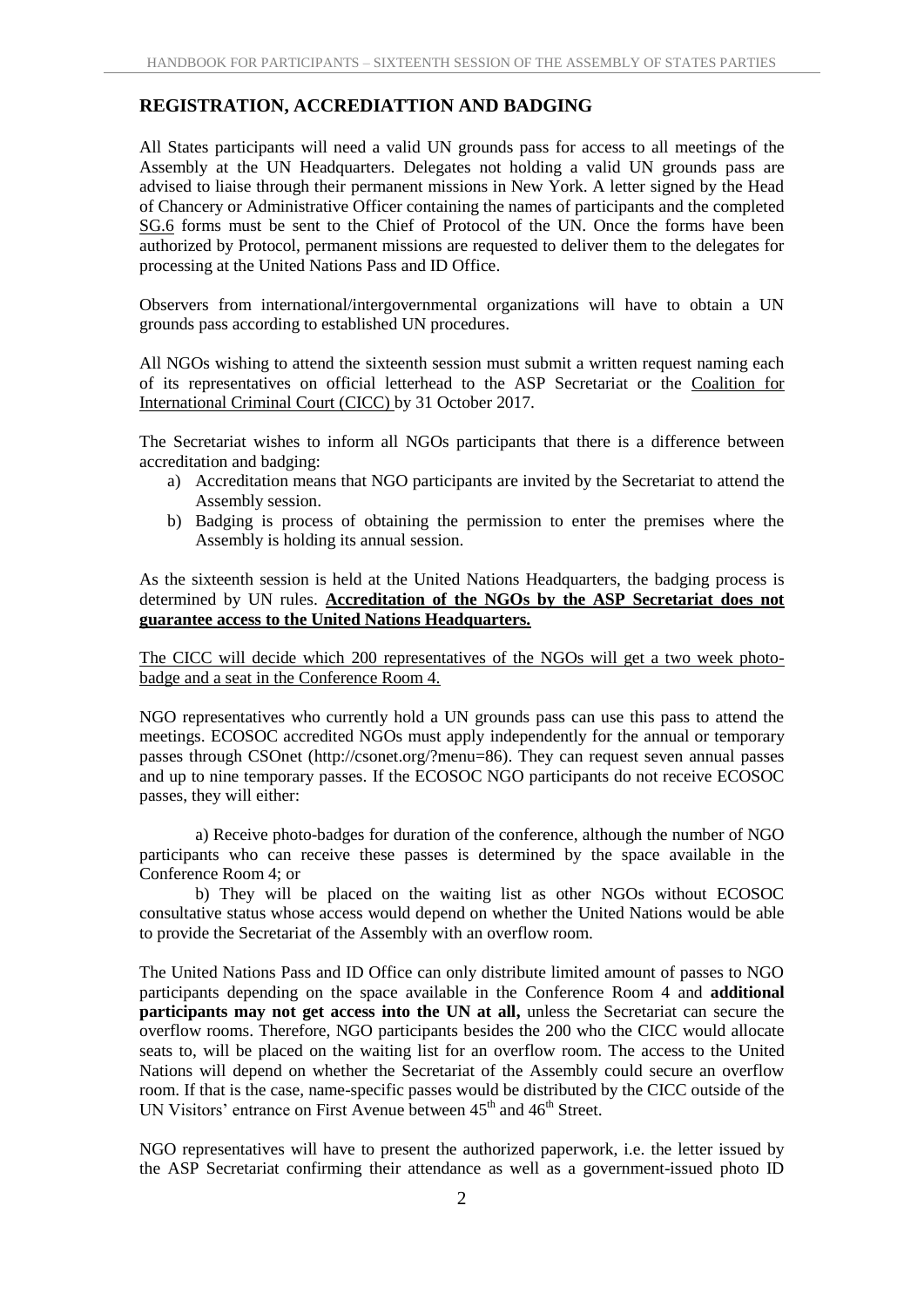(passport or driver's license) and additional information requested by the UN Security in order to obtain their badge at the UN Pass and ID Office located at 320 East 45th Street, New York, NY 10017. Office hours are Monday through Friday from 9:00 to 16:00. On 4 December, the United Nations UN Pass and ID Office will open one hour early as of 8:00 to accommodate large number of NGO participants wishing to participate in the sixteenth session of the Assembly.

Furthermore, as the space in Conference Room 4 at the United Nations where the Assembly will be meeting is limited, the access would be controlled by secondary day specific tickets which would be distributed daily by a representative from the CICC to 200 NGO representatives at the UN Visitor Lobby area located on First Avenue between 45<sup>th</sup> and 46<sup>th</sup> Street.

All NGO representatives must enter via the visitors' entrance located on First Avenue between 45<sup>th</sup> and 46<sup>th</sup> Street and proceed to the ICC registration desk located in the General Assembly Visitor's Lobby to receive secondary tickets to access the Conference Room 4.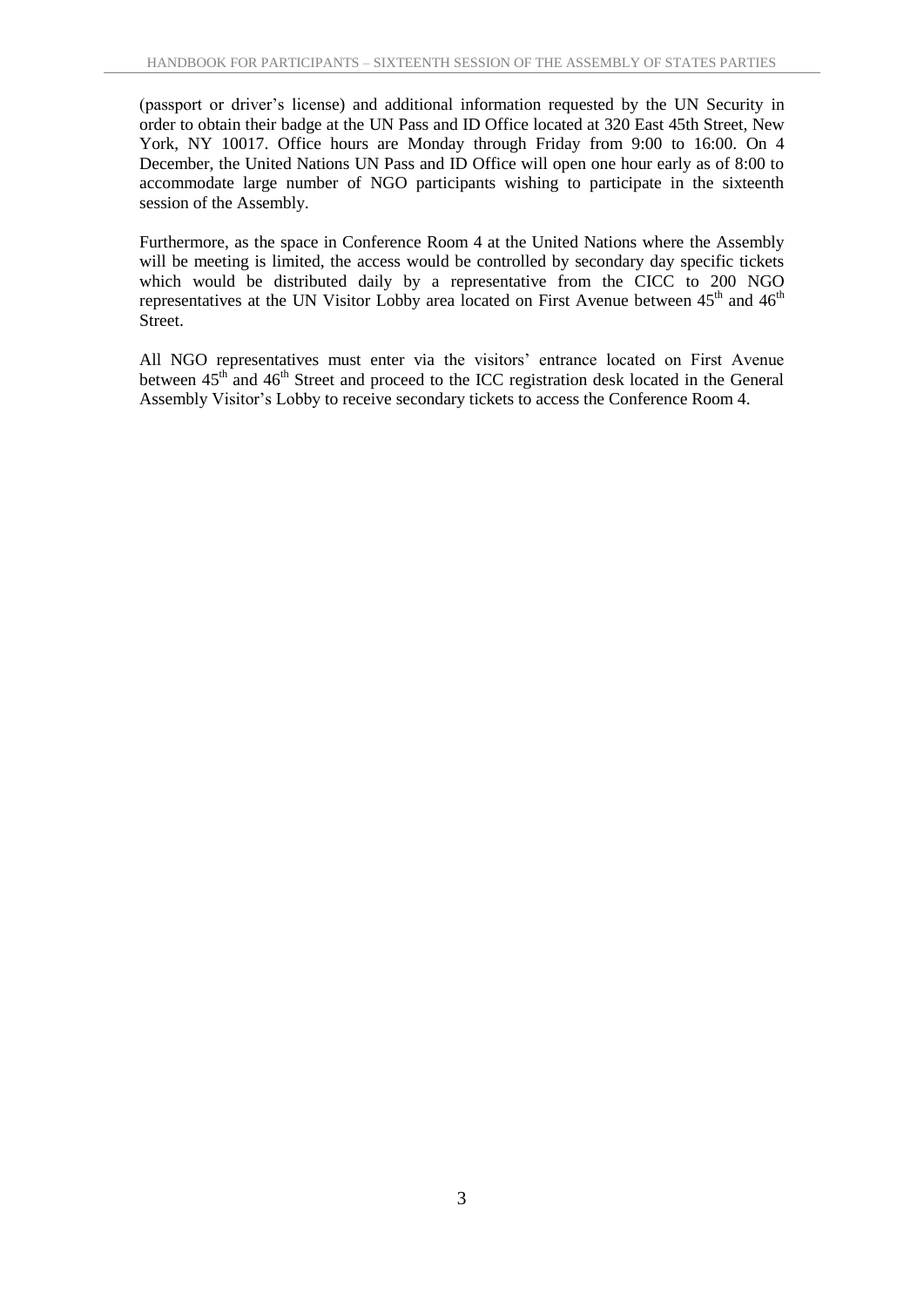#### **Credentials of States Parties**

Pursuant to rule 24 of the *Rules of Procedure of the Assembly of States Parties*, original credentials of representatives of States Parties and the names of alternates and advisers shall be submitted to the Secretariat if possible not later than 24h after the opening of the session. Advance scanned copies of credentials should be sent by e-mail to the Secretariat (asp@icc-cpi.int) on the understanding that original credentials will also be submitted not later than 24h after the opening of the session. The credentials shall be issued by the Head of State or Government or by the Minister of Foreign Affairs or by a person authorized by either of them.

Rule 26: Pending a decision of the Assembly upon their credentials, representatives of States Parties shall be entitled to participate provisionally in the Assembly.

**SAMPLE OF CREDENTIALS LETTER FOR STATES PARTIES** 

#### [**OFFICIAL LETTERHEAD**]

#### *Address to Secretariat of the Assembly*

Whereas [*name of State Party*] desires to be represented at the sixteenth session of the Assembly of States Parties to the Rome Statute of the International Criminal Court to be held in New York, from 4 to 14 December 2017.

Now therefore we *[Head of State or Government or Minister of Foreign Affairs or person authorized by either]* have appointed the following participants to represent [*name of State Party*] to the sixteenth session of the Assembly of States Parties to the Rome Statute of the International Criminal Court:

Sixteenth session in New York:

| Representative (one): [name and title] |                          |
|----------------------------------------|--------------------------|
| $Alternate(s)$ :                       | $[name(s)$ and title(s)] |
| $Adviser(s)$ :                         | [name(s) and title(s)]   |

The representative has full powers to act and take decisions on behalf of the Government of *[...]* 

**[**CERTIFIED WITH SIGNATURE AND SEAL**]**

# **CREDENTIALS NOTIFICATIONS**

**Notifications from Observer States**

Pursuant to rule 28 of the *Rules of Procedure of the Assembly of States Parties*, regarding notification of participation of representatives of Observer States, the names of designated representatives of Observer States and of alternates and advisers who accompany them shall be submitted to the Secretariat. Advance scanned copies of notifications should be sent by e-mail to the Secretariat (asp@icc-cpi.int) on the understanding that original notifications will also be submitted.

**States not having observer status**

Pursuant to rule 94 of the *Rules of Procedure of the Assembly of States Parties*, at the beginning of each session of the Assembly, the President may, subject to the approval of the Assembly, invite a given State which is not a party and does not have observer status to designate a representative to be present during the work of the Assembly.

#### **SAMPLE OF NOTIFICATION FROM OBSERVER STATES**

#### [**OFFICIAL LETTERHEAD**]

The Embassy/Mission of *[name of State]* presents its compliments to the Secretariat of the Assembly of States Parties and has the honour to submit the composition of the *[name of State]* delegation to the sixteenth session of the Assembly of States Parties to the Rome Statute of the International Criminal Court to be held in New York, from 4 to 14 December 2017,

Sixteenth session in New York:

| Representative (one): | [name and title]         |
|-----------------------|--------------------------|
| $Alternate(s)$ :      | [name(s) and title(s)]   |
| Adviser(s):           | $[name(s)$ and title(s)] |

The Embassy/Mission of [*name of State*] avails itself of this opportunity to renew to the Secretariat of the Assembly of States Parties the assurances of its highest consideration.

**[**CERTIFIED WITH SIGNATURE AND SEAL**]**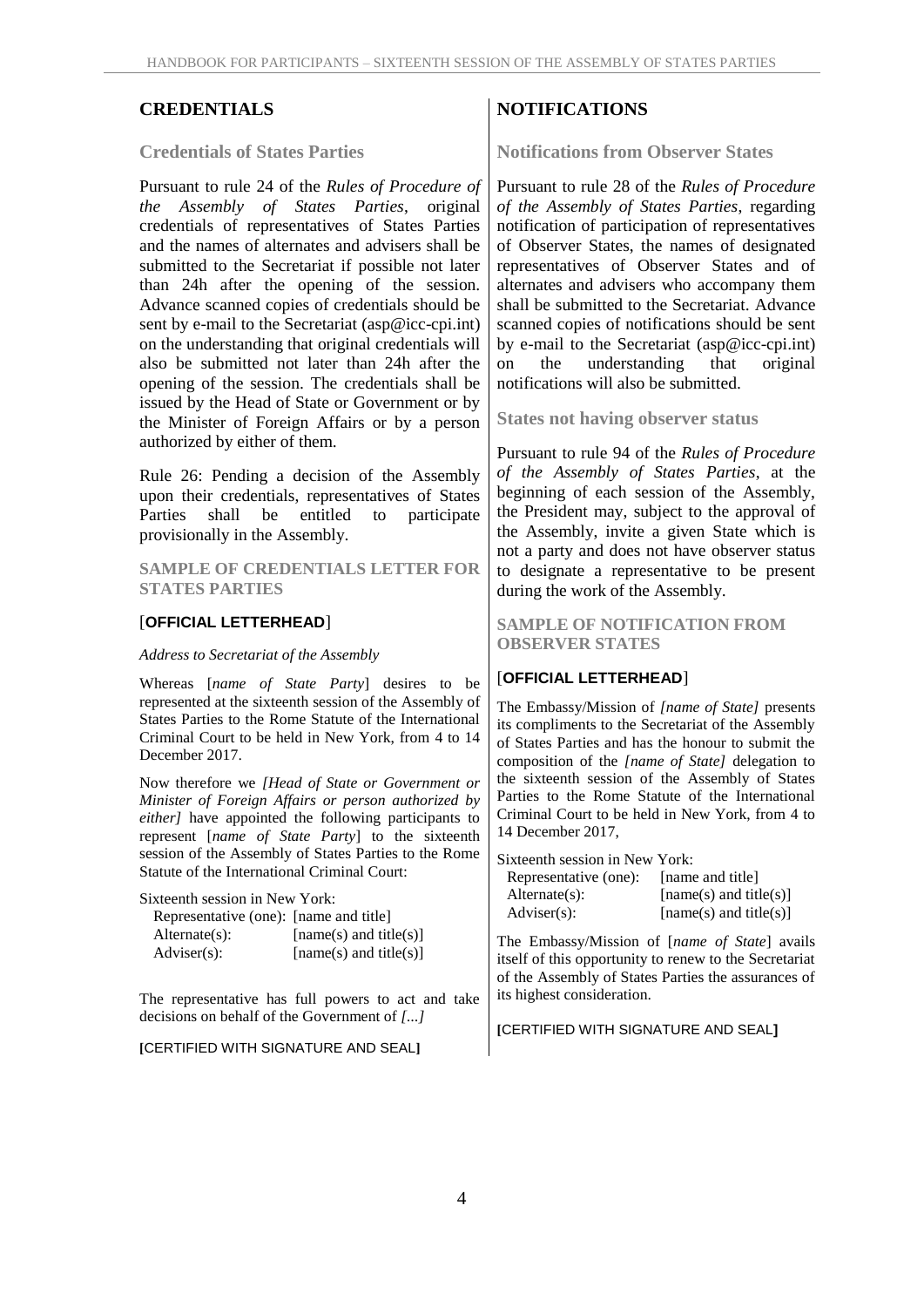# **PARTICIPANTS**

According to the Rules of Procedure of the Assembly of States Parties, the following may take part in the sessions of the Assembly:

#### **STATES**

All States Parties to the Rome Statute are entitled to participate in the meetings and will have the right to request the inclusion of supplementary items on the agenda, deliver statements, and to vote. Other States which have signed the Statute or the Final Act are also invited to participate in the meeting as observers, without a right to vote. A State which is not a party and does not have observer status may be invited by the President subject to the approval of the Assembly.

Each State Party shall be represented by one representative, who may be accompanied by alternates and advisers. Each Observer State may be represented in the Assembly by one designated representative, who may be accompanied by alternates and advisers. The representative may designate an alternate or an adviser to act in his/her capacity.

# **INTERGOVERNMENTAL ORGANIZATIONS AND OTHER ENTITIES**

Entities, (regional) intergovernmental organizations and other entities with the United Nations General Assembly (UNGA) standing invitation, as well as other international bodies who were invited to the Rome Conference, accredited to the Preparatory Commission or are invited by the Assembly, may participate as observers, without the right to vote (see *Rules of Procedure*, rule 92, for complete text).

#### **NON-GOVERNMENTAL ORGANIZATIONS (NGOs)**

NGOs invited to the Rome Conference in 1998, registered to the Preparatory Commission for the International Criminal Court, or having consultative status with ECOSOC whose activities are relevant to the activities of the Court, and other NGOs invited by the Assembly may attend under the conditions laid down in the Assembly's Rules of Procedure (see *Rules of Procedure*, rule 93, for complete text).

#### **INTERNATIONAL CRIMINAL COURT**

The President of the Court, the Prosecutor and the Registrar, or their representatives, may participate, as appropriate, in meetings of the Assembly and the Bureau in accordance with the provisions of the *Rules of Procedure* and may make oral or written statements and provide information on any question under consideration.

#### **UNITED NATIONS**

The United Nations has a standing invitation to participate, without the right to vote, in the work and deliberations of the Assembly. The Secretary-General of the UN, or his/her designated member of the UN Secretariat, may participate in the meetings of the Assembly and the Bureau. He/She may make oral or written statements concerning any question under consideration by the Assembly which pertains to UN activities and provide information as appropriate.

*The decision of the Bureau of the Assembly, regarding participation of Observer States in meetings of the Assembly, dated 18 November 2017 is contained in annex II.*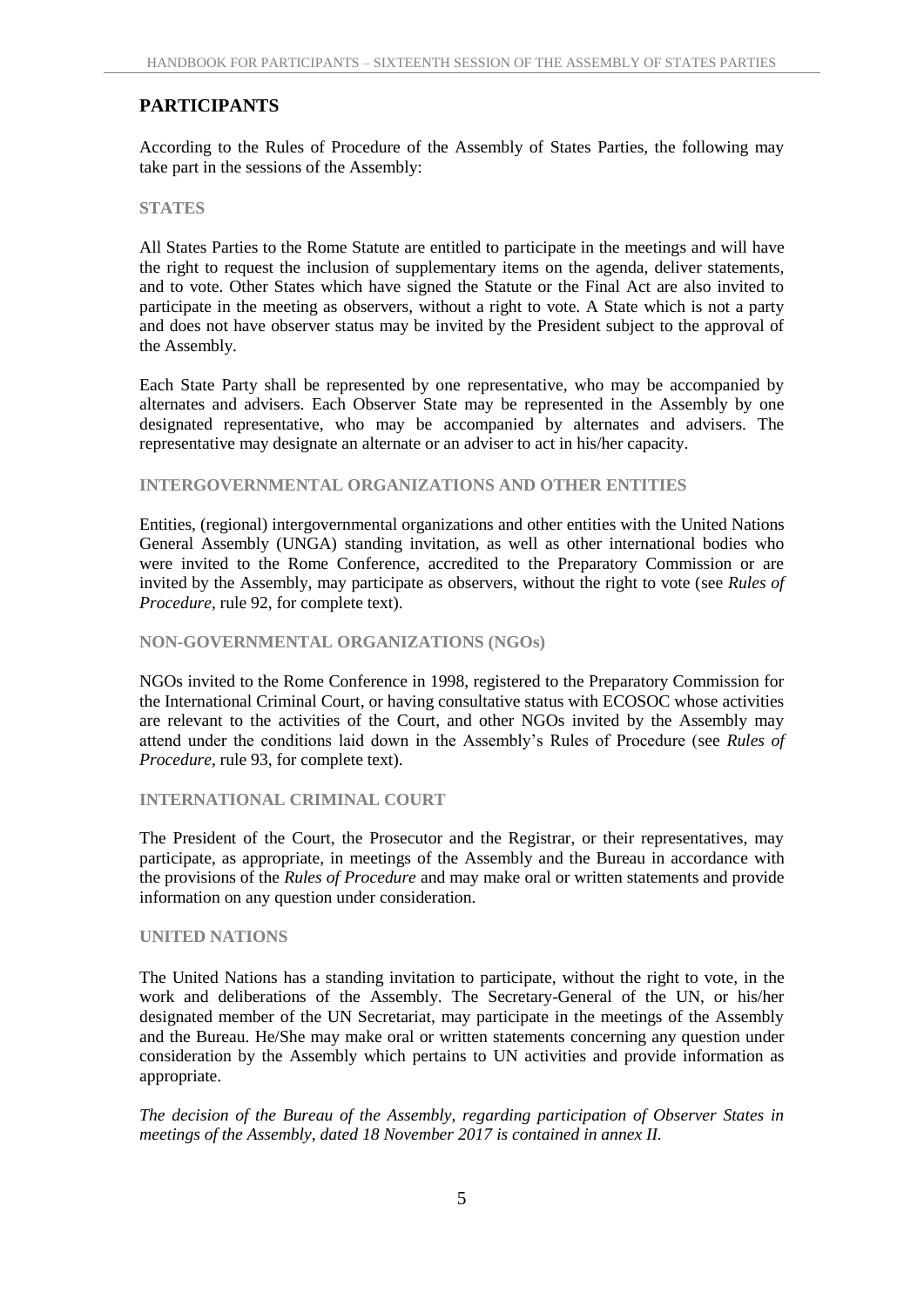*Participating Governments, intergovernmental organizations and non-governmental organizations are responsible for the costs of participation of their delegates.*

# **MEDIA**

The Assembly of States Parties to the Rome Statute of the International Criminal Court ("the Assembly") will hold its sixteenth session at United Nations Headquarters in New York, from 4 to 14 December 2017. During the session, the Assembly will, inter alia, elect the new President of the Assembly for the seventeenth to nineteenth sessions, six new judges, and six members of the Committee on Budget and Finance.

All journalists wishing to cover the session and related events must submit an official letter of assignment by fax to  $+31$  (0)70 515 83 76 as well as by e-mail to esterluteran@gmail.com.

The application period for accreditation starts on Monday 20 November and closes on Wednesday 13 December 2017 at 17:00 hours EST.

It is advisable to consult the website of the United Nations Media Accreditation and Liaison Unit (http://www.un.org/en/media/accreditation/index.shtml) in advance of the session in order to apply for the required media accreditation at United Nations Headquarters. No admittance will be allowed to any of the scheduled events without prior accreditation. Journalists already accredited with the United Nations do not need to submit the letter of assignment, but are requested to confirm their participation via e-mail to esterluteran@gmail.com (copy: aspnewyork@gmail.com). For escort into media designated area within the conference room where the Assembly will be meeting, please go to Media Accreditation and Liaison Unit office located on the on the  $2<sup>nd</sup>$  floor of the UN Secretariat Building.

Accredited correspondents are permitted access to open meetings in designated areas within the conference room. However, according to rule 42 of the Rules of Procedure of the Assembly of States Parties, the Assembly may decide that if exceptional circumstances arise, its meetings may be held in private.

Film crews interested in filming inside Conference Room 4 where the Assembly is holding its session are kindly reminded that they should always liaise with the focal point from the Secretariat of the Assembly in order to obtain film authorization from the President of the Assembly, after which they would be escorted to the gallery / area reserved for that purpose. Any other requests for filming, particularly on the floor of the conference room where the Assembly is convening its session, should be cleared through the focal point from the Secretariat.

Audio/video recordings are permitted only during plenary meetings of the Assembly, excluding elections.

Further information about the sixteenth session can be found on the Assembly website, including, provisional work programme and the daily ASP Journal.

N.B.: The Assembly of States Parties does not deal with visa issues. Members of the media are responsible for obtaining an appropriate visa to travel into the United States of America if needed. Visa may be obtained from a diplomatic or consular mission of the United States of America in the country of residence.

For additional information please contact Ms. Estera Luteranova at +1 646 591 8218 or via email at esterluteran@gmail.com.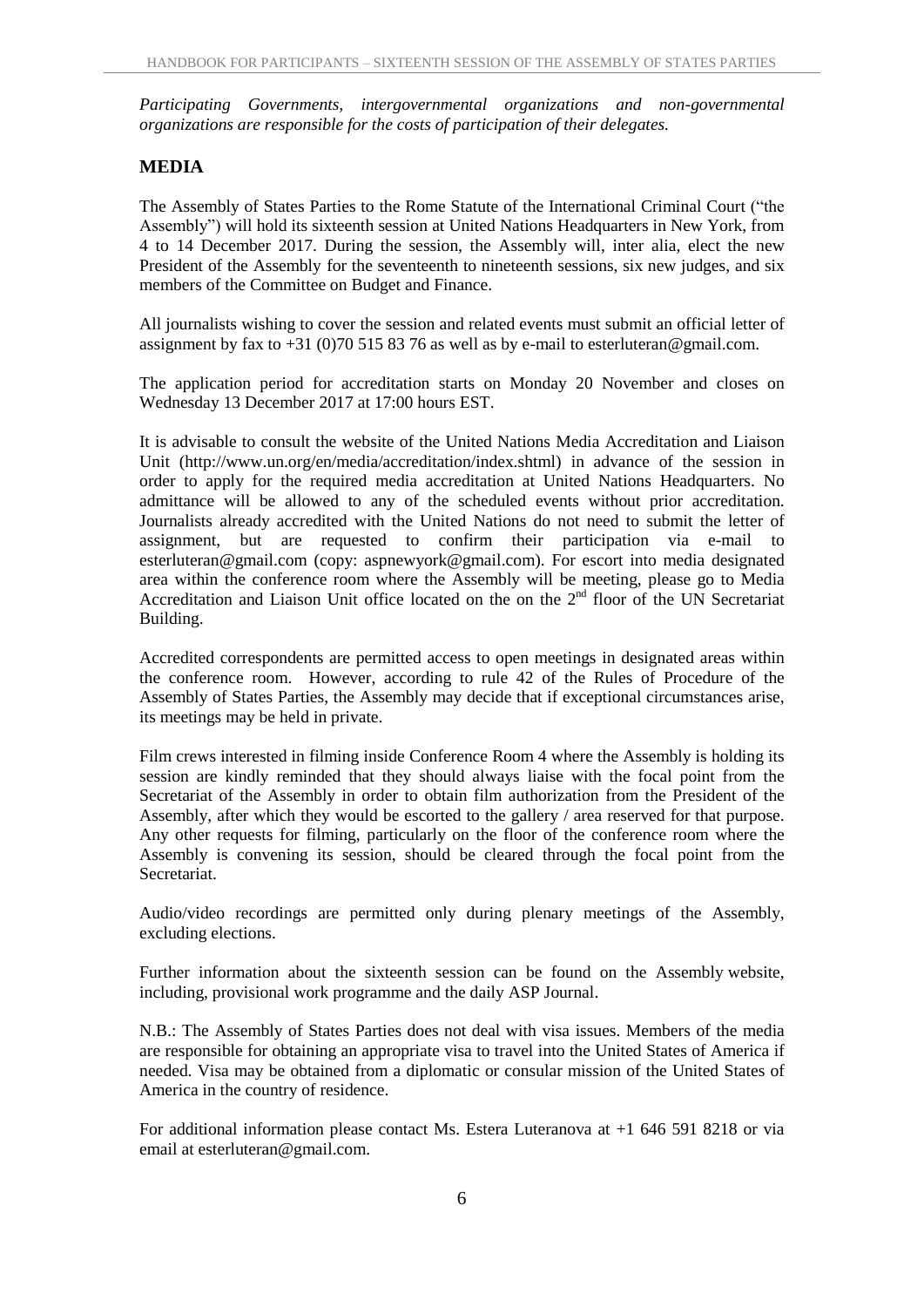# **VISA INFORMATION**

For visas to the United States, States should follow UN procedure.

#### **LIST OF PARTICIPANTS**

A draft list of participants will be produced during the course of the sixteenth session.

#### **PROVISIONAL AGENDA, WORK PROGRAMME AND ASP JOURNAL**

The annotated provisional agenda for the sixteenth session of the Assembly is contained in document ICC-ASP/16/1 and can be found at the website of the Assembly: https://asp.icc-cpi.int/iccdocs/asp\_docs/ASP16/ICC-ASP-16-1-ENG.pdf.

In view of the crucial nature of the matters to be considered by the Assembly at the session and the need to reach important decisions, Government representation at the highest possible political level is strongly encouraged. Governments are also encouraged to include in their delegations representatives of central authorities and other Government representatives with expertise in the issues covered in the agenda.

In addition, the provisional programme of work approved by the Bureau on 18 October 2017 and which the ASP will adopt on 4 December, is available at the following link: https://asp.icc-cpi.int/iccdocs/asp\_docs/ASP16/ASP16-ProvWorkProg-ENG.pdf. A daily programme of official meetings can be found in the *UN Journal* which is available online at [http://www.un.org/Docs/journal/En/lateste.pdf.](http://www.un.org/Docs/journal/En/lateste.pdf)

A daily ASP Journal containing information on meetings, side-events, and announcements will be available on the ICC website at the following link: https://asp.icc-cpi.int/en\_menus/asp/sessions/documentation/16th-session/Pages/default.aspx.

## **LANGUAGES**

Arabic, Chinese, English, French, Russian and Spanish are the official languages, as well as the working languages of the Assembly.

For the Plenary and the meetings of the Working Groups, simultaneous interpretation into Arabic, English, French and Spanish will be provided.

#### **SEATING ARRANGEMENTS**

States Parties will be seated in English alphabetical order, starting with the State drawn by lot (Chile for the sixteenth session).

Observer States and invited States will be seated in alphabetical order behind the States Parties. International/Intergovernmental organizations, representatives from the Court, and NGOs will be seated in designated areas.

## **MEETINGS**

The meetings of the Assembly and of its subsidiary bodies with general membership shall be held in public, unless the Assembly decides that exceptional circumstances require that the meetings shall be held in private. As a general rule, meetings of the Bureau and of subsidiary bodies with limited membership shall be held in private, unless the body concerned decides otherwise.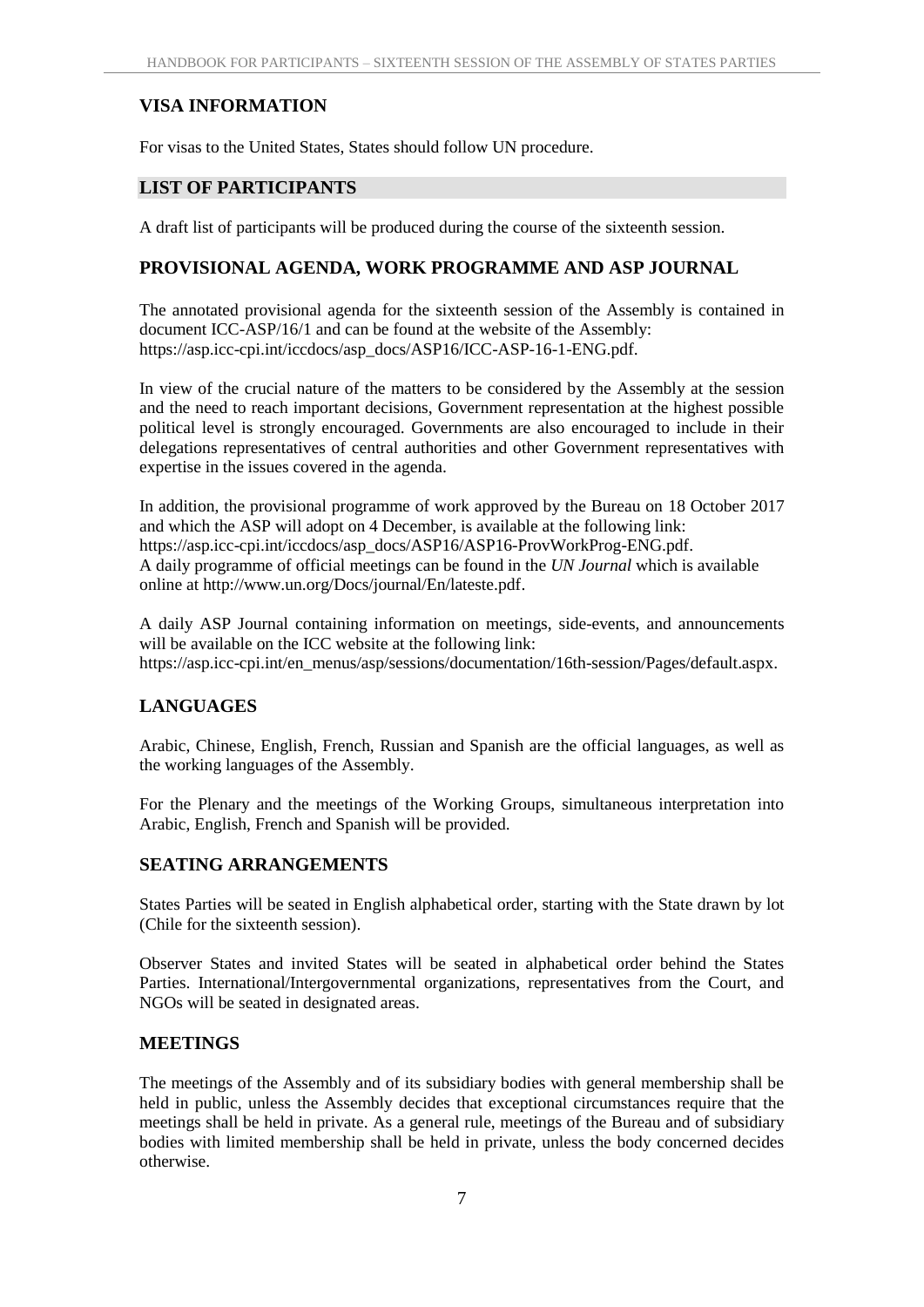The programme of the meetings will be included in the ASP *Journal*, which will be issued digitally on a regular basis and will specify conference rooms and times of meetings: https://asp.icc-cpi.int/en\_menus/asp/sessions/documentation/16th-session/Pages/default.aspx.

Unless otherwise indicated, morning meetings will be held from 10:00 to 13:00 hours and afternoon meetings from 15:00 to 18:00 hours.

*The decision of the Bureau of the Assembly, regarding participation of Observer States in meetings of the Assembly, dated 18 November 2017 is contained in annex II.*

# **DECISION-MAKING**

Every effort shall be made to reach decisions in the Assembly and in the Bureau by consensus. If consensus cannot be reached, decisions shall be taken by vote. Each State Party shall have one vote. Decisions on matters of substance must be approved by a two-third majority of States Parties present and voting. Decisions on matters of procedure shall be taken by a simple majority of States Parties present and voting. States Parties are reminded of article 112, paragraph 8, of the Rome Statute of the International Criminal Court which reads:

"A State Party which is in arrears in the payment of its financial contributions towards the costs of the Court shall have no vote in the Assembly and in the Bureau if the amount of its arrears equals or exceeds the amount of the contributions due from it for the preceding two full years. The Assembly may, nevertheless, permit such a State Party to vote in the Assembly and in the Bureau if is satisfied that the failure to pay is due to conditions beyond the control of the State Party."

As at 30 October 2017, there were 11 States in arrears.

#### **ELECTIONS**

At the sixteenth session in New York, the Assembly shall proceed with the election of the President of the Assembly as well as two Vice-Presidents and 18 members of the Bureau who will assume office as of 15 December 2017 until conclusion of the nineteenth session (November/December 2020).

Furthermore, the Assembly will elect six judges as well as six members of the Committee on Budget and Finance*.*

In accordance with article 112, paragraph 8, of the Rome Statute, States in arrears would not be able to vote at the sixteenth session.

More information on the elections of six judges and six members of the Committee on Budget and Finance as well as nominations can be found at: https://asp.icc-cpi.int/en\_menus/asp/elections/pages/election2017.aspx.

The mock election for six judges will be held on 1 December 2017 at 13:15-14:30 in Conference Room 4 (UN General Assembly Building).

# **GENERAL DEBATE**

The Bureau has decided to hold the provisional agenda item entitled "General debate" in the afternoon session of 6 December, and in the morning session of 7 December.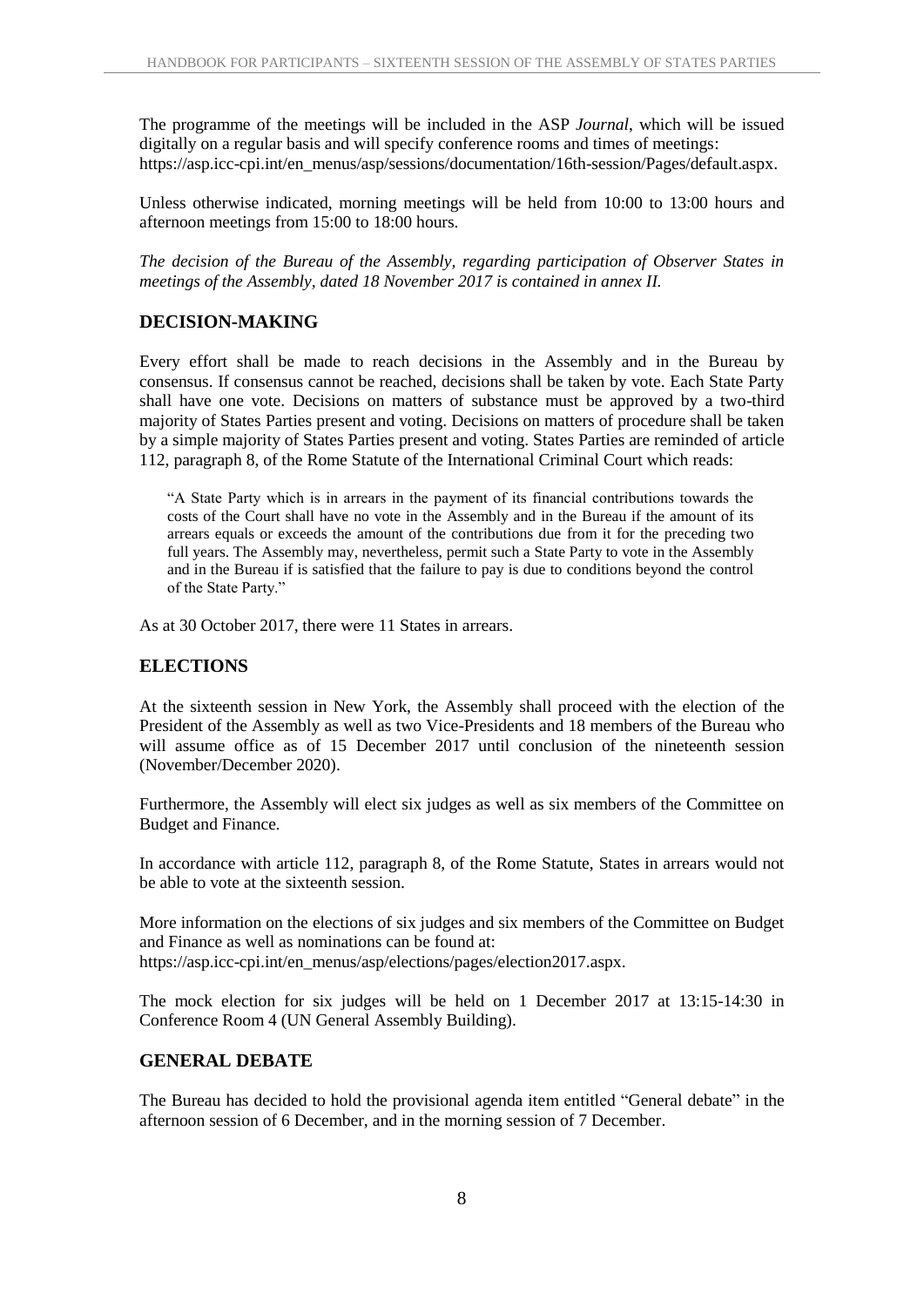Delegations who would like to be inscribed on the list of speakers for the General debate are requested to contact the Secretariat of the Assembly as of 30 October 2017 (Central European Time), via fax +31 70 515 8376 or e-mail to asp@icc-cpi.int, with an indication of their preferred day and segment (morning or afternoon). If possible, the Secretariat would welcome receiving the name of the speaker. Ministerial level representatives would be accorded precedence on the list.

In accordance with rule 50 of the Rules of Procedure and with previous decisions of the Assembly, delegations are kindly reminded to deliver statements of **no more than 5 minutes** and the list of speakers has been prepared on the basis of the agreed 5-minute statement by each delegation.

Each delegation will be allocated one slot only, irrespective of the level of representation. Delegations are advised that any changes to the level of representation for the General debate of the sixteenth session should be communicated as soon as possible to the focal point of the Secretariat dealing with the general debate, Ms. Estera Luteranova, at: Estera.Luteranova@icc-cpi.int with copy to esterluteran@gmail.com as of 1 December 2017.

Furthermore, in accordance with the past practice of the Assembly, the States may wish to participate in the General debate by making written submissions, which would be posted on the website of the Assembly. President of the Assembly wishes to invite States in a position to do so to submit written statements only.

# **STATEMENTS**

Representatives wishing to circulate statements to all participants are requested to provide 250 copies to the meeting room attendant.

Alternatively, representatives who do not wish to have their statements circulated but would still wish to help ensure that the impact of their words is equally strong in all languages, are requested to read at a reasonable speed and to hand in 20 copies of the statement for distribution to the President, Rapporteur, Secretariat, and interpreters.

In either case, copies of statements should be delivered to the meeting room attendant before the speaker takes the floor, preferably at the start of the meeting, to allow sufficient time for distribution of statements to the interpreters. Assembly participants are reminded that the Secretariat will not be in a position to offer reproduction services for such texts.

If written texts are provided in more than one official language, delegations should indicate clearly which of those texts is to be accepted as the official text. Furthermore, delegates should specify whether that official text will be read out as written or if it should be checked against delivery, in which case the words "check against delivery" should be clearly indicated on the top right corner of the first page.

Other written statements submitted by the designated representatives of entities, intergovernmental organizations and other entities that have received a standing invitation from the General Assembly of the United Nations, regional intergovernmental organizations or other accredited international bodies and non-governmental organizations shall be made available by the Secretariat to representatives of the States Parties and Observer States. The statements shall be made available in the quantities and in the language or languages in which the statements are made available, provided that a statement submitted on behalf of an organization is related to the work of the Assembly and is on a subject in which the organization has a special competence.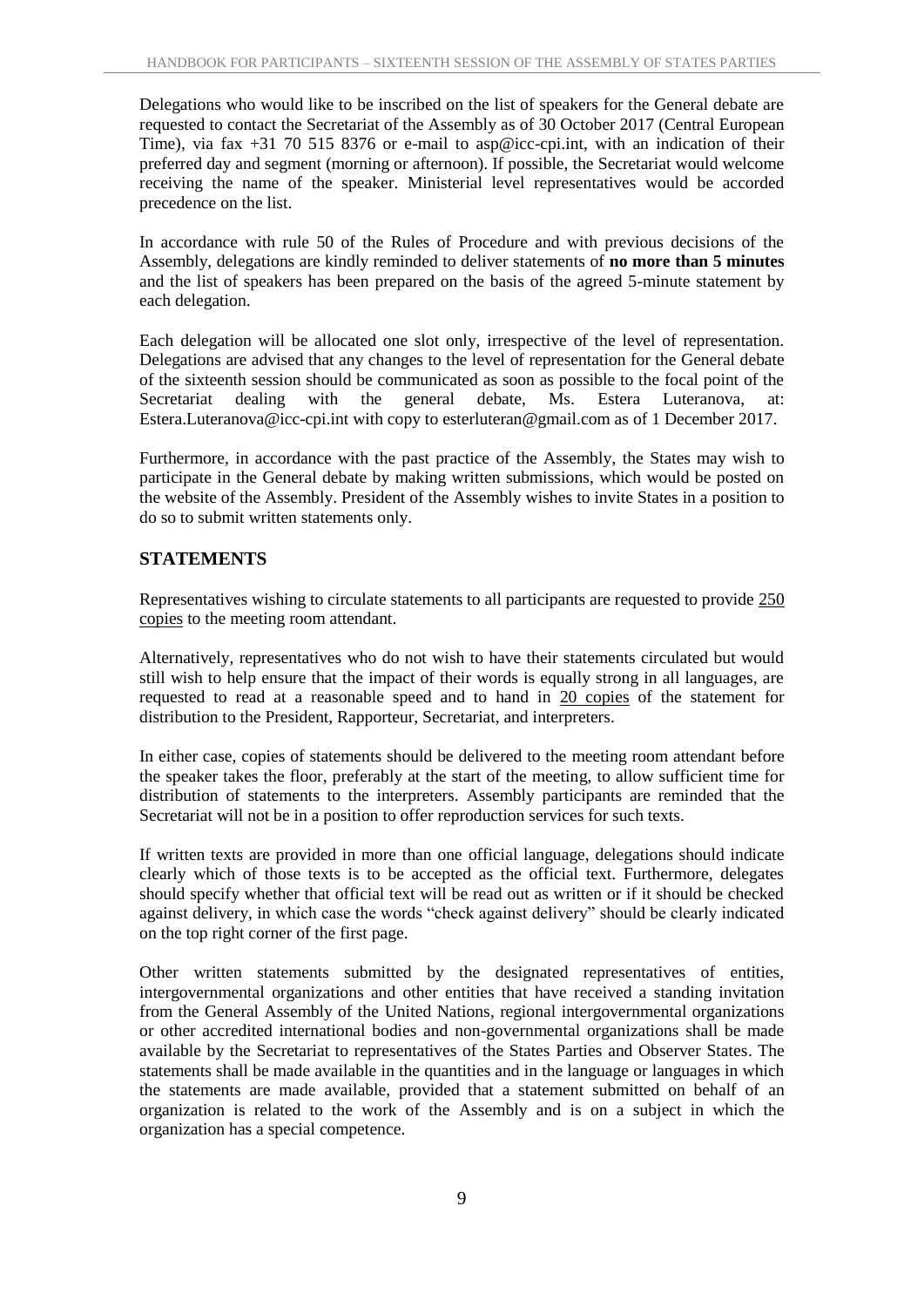In accordance with the Bureau's decision on moving towards "greener" conference serving, delegations and all participants are requested to provide to the Secretariat digital versions of their statements, preferably in advance of the meetings (asp@icc-cpi.int).

Representatives wishing to provide a video statement can do so by submitting the video statement to the Secretariat on USB memory sticks, which would then be posted on the web site, under the General debate segment.

*Written statements shall not be reproduced at the expense of the Assembly and shall not be issued as official documents.*

# **DISTRIBUTION OF OFFICIAL DOCUMENTS**

In accordance with the Bureau's decision on pursuing a paper-light approach to documentation for the sixteenth session, pre-session documentation will no longer be made available to delegations.

The Secretariat will provide at the session USB memory sticks containing the pre-session documentation for all delegations at a conference officers desk.

# **BOOKING OF MEETING ROOMS**

Rooms for meetings of regional groups and other major groupings of States should be reserved by chairpersons of those groups.

Rooms for other informal meetings of States will need to be reserved by a Permanent Mission according to established UN practice.

# **SECURITY AND SAFETY**

Delegates are reminded not to leave briefcases or any valuable items unattended in the meeting rooms. Participants are advised to carry their valuables safely, especially at railway stations and while on public transport.

Restrictions will be in place on the use of cellular telephones, radio transmitters, recording devices and camera equipment inside the conference area.

# **EMERGENCY AND MEDICAL SERVICE**

The UN Medical Services Division provides medical assistance to delegates and members of diplomatic missions to the UN. A medical clinic is situated at 405 E  $42<sup>nd</sup>$  Street,  $5<sup>th</sup>$  floor, Room S-535, and is open Monday to Friday from 9am to 5pm. Telephone: (212) 963-2951 or (212) 963-7080.

For emergencies within the UN during office hours the number is (212) 963-7777; outside office hours (nights, holidays and weekends) the emergency number is (212) 963-6666.

In case of an emergency outside the UN call **911**.

#### **SIDE-EVENTS**

For coordination purposes, the organizers of receptions and other protocol events should contact the Secretariat (see page 13 for contact information). Announcements about social events may be made in meetings or included in the ASP *Journal*.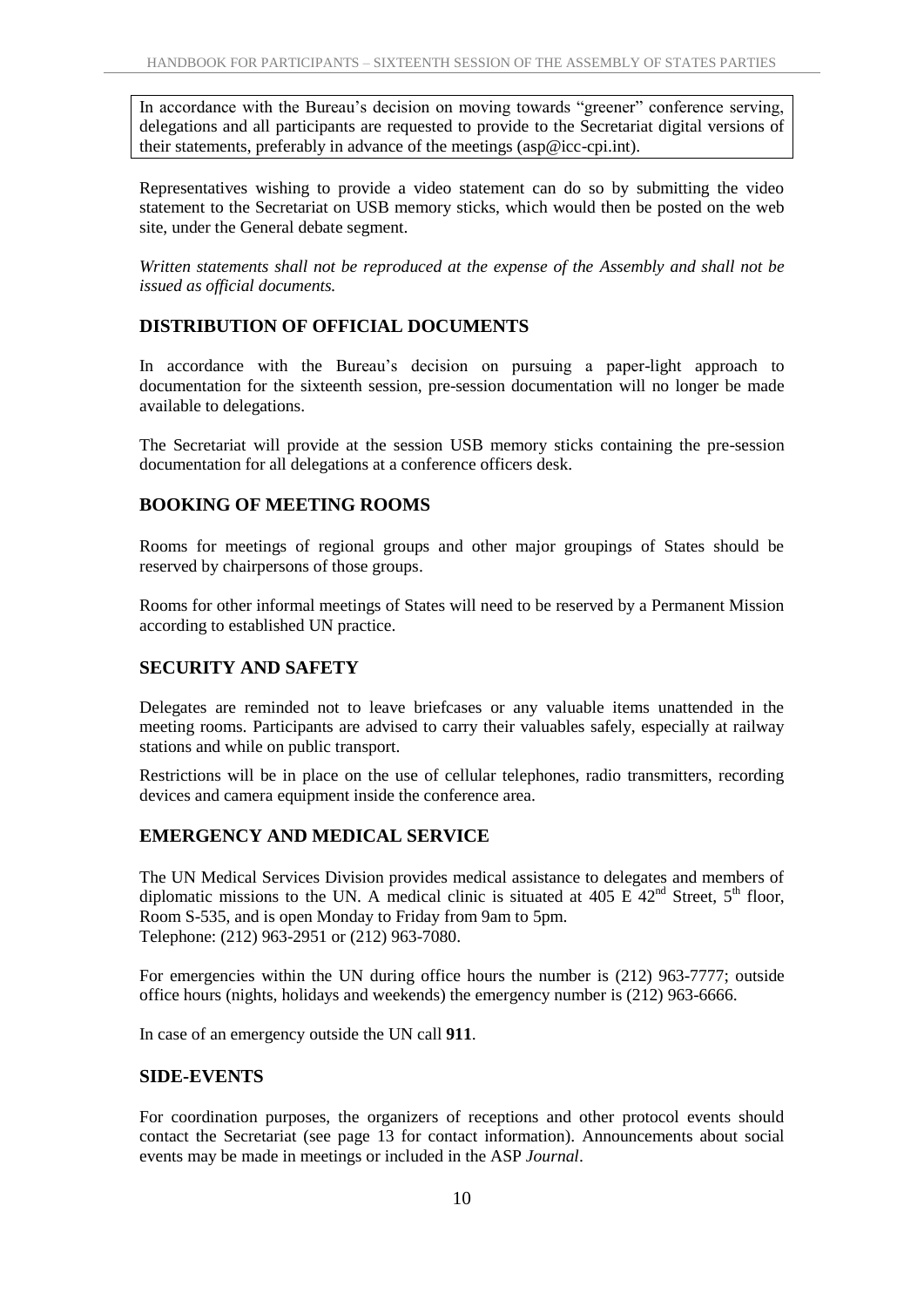As the Secretariat of the Assembly does not allocate rooms at UNHQ for side events nor can the Secretariat cover any costs associated with these events, delegations interested in organizing side events would have to request a conference room directly from the UN via their UN Missions. Their request should be directly addressed to DGACM/MMS. MMS will then dispatch the pre-booking to requestors via eMeets (http://icms.un.org).

Requestors click on the link provided and edit the title, contacts and participants. While editing the room setups, requestors should indicate their requirement for podium signs and services, which may be necessary (sound engineer, power-point presentation, interpretation, etc.).

The UN has indicated that interpretation services would only be provided from 10 to 1 p.m. and from 3 p.m. to 6 p.m. However, organizers have the option to bring interpreters for their side-events but have to inform MMS accordingly.

For any eMeets assistance, please call the main lines for MMS: (212) 963-8114/963-7351.

Please kindly note that the Secretariat does not send invitations to side events. The invitations should be sent by organizers for their respective side event.

The United Nations does not allow food or beverages in the conference rooms. Catering can be arranged directly outside of the conference rooms by contacting UN Catering via email at lhayden@culinartinc.com or by phone at +1 212 963 7029/7099.

Access to side-events by the NGOs will depend on securing the required access badge. ECOSOC consultative status NGOs and those NGOs with two week passes will be allowed into the rooms, space permitting. However, respective side-event organizers are advised to send a list of NGOs representatives to the UN Security via Excel sheet provided by the UN (first and last name) in order to receive a name specific event badge since not all the participant will have two-week photo badges. The badges would have to be picked up at the UN Pass and ID office and distributed outside of the UN entrance on First Avenue between 45th and 46th Street.

# **HOTELS**

All participants are solely responsible for the reservations and payments of hotel rooms and, if necessary, contacting his or her permanent mission for assistance. Hotel information can be found at www.nyc.com/hotels.

# **TELEPHONE FACILITIES**

Extensions within the UN are preceded by the 963 or 367 prefixes. Direct internal calls can be made by dialling the access code "3" or "7" plus the extension. The main listed number of the UN is 1 (212) 963-1234.

Directory information: 411 or 555-1212.

# **PARKING**

Parking for delegates at the UN should be arranged by Missions according to established UN practice. Public parking is available on 44<sup>th</sup> Street between First and Second Avenue.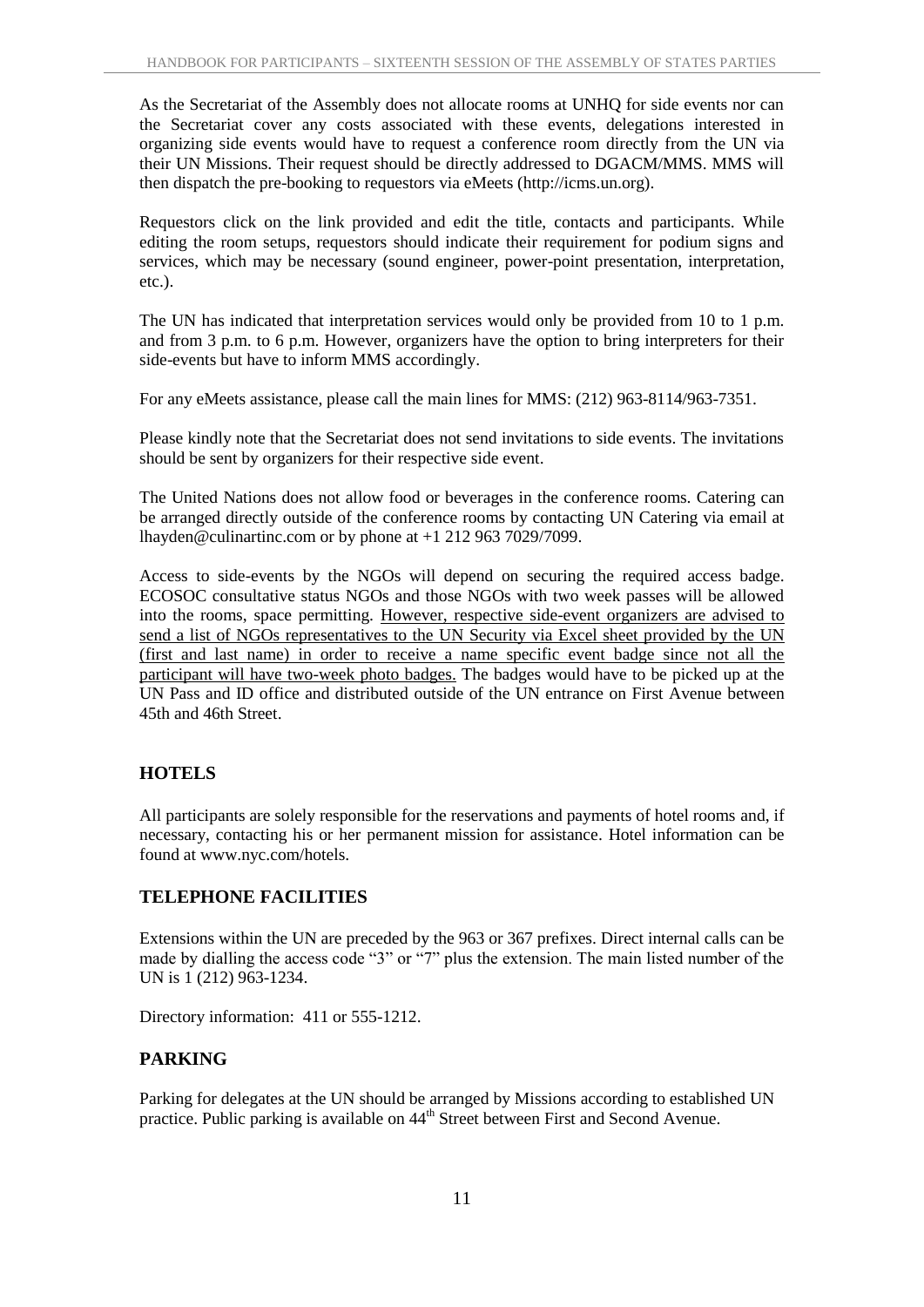# **TAXIS**

Yellow taxis are numerous everywhere and can be hailed when their (middle) light on their roofs are lit. At airports you are advised not to accept a ride from un-licensed taxis but to go to the taxi stand where you will be given an indication of the fare to your destination.

# **PUBLIC TRANSPORTATION**

The UN Headquarters is at walking distance from Grand Central Station. Prepaid transport MetroCards can be used both on the bus and the subway, and can be bought at all subway stations. When paying on the bus without MetroCard, one must pay the exact fare (\$ 2.75) in coins only.

# **BANKING AND CURRENCY EXCHANGE**

There is a Chase Bank and cash dispenser (ATM) at  $45<sup>th</sup>$  street and First Avenue. In the area of Grand Central Station there are many currency exchange facilities. Credit cards are widely accepted.

# **SHOPS**

Many shops stay open until late. Some supermarkets stay open all night.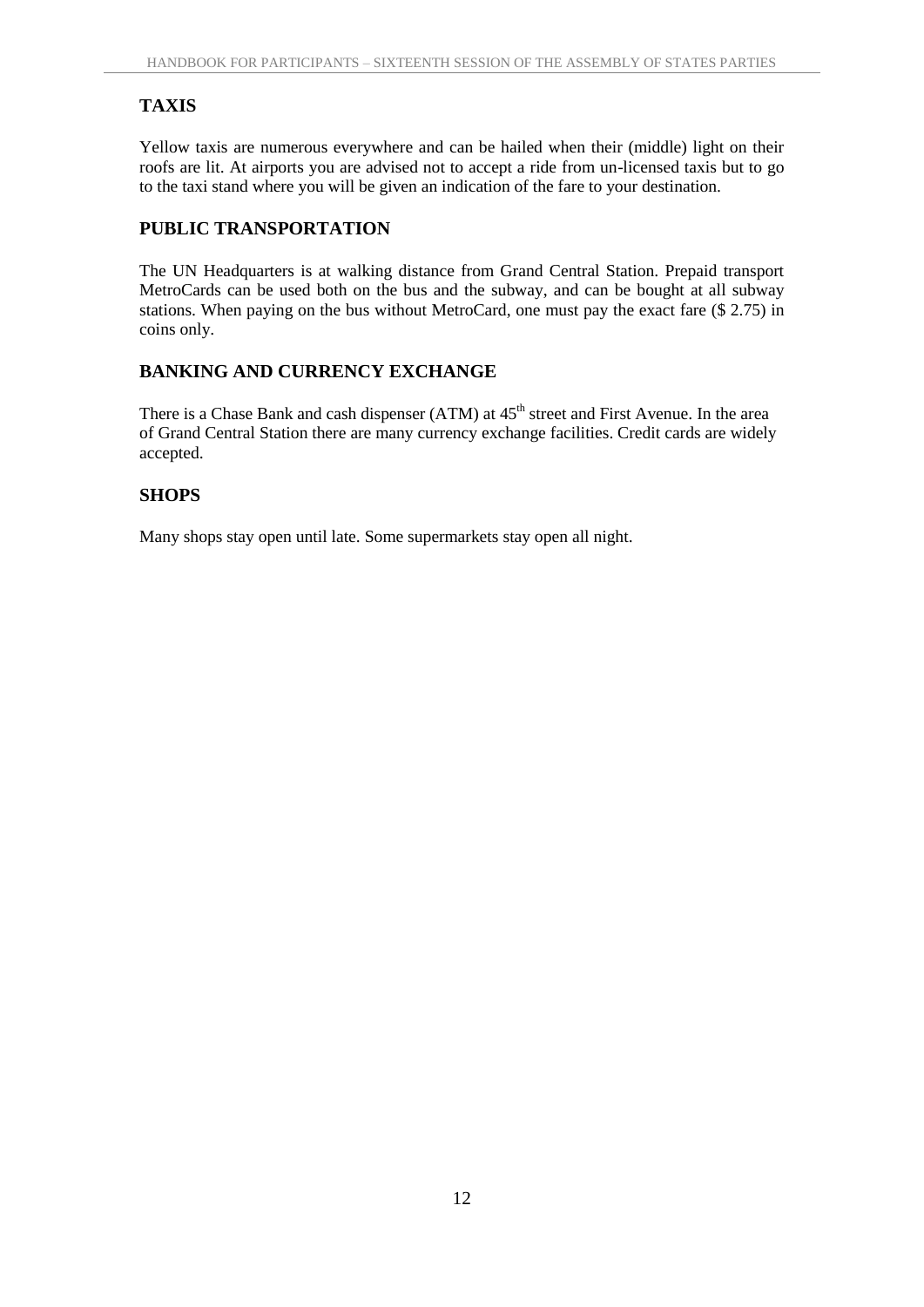# **CONTACT INFORMATION**

## **SECRETARIAT OF THE ASSEMBLY OF STATES PARTIES**

| <b>Mailing address:</b> | <b>Street address:</b>               | <b>Phone/Fax/Email Numbers</b> |                   |
|-------------------------|--------------------------------------|--------------------------------|-------------------|
| P.O. Box 19519          | Oude                                 | Phone:                         | $+31(0)707996500$ |
| 2500 CM The Hague       | Waalsdorperweg 10                    | General Fax:                   | $+31(0)705158376$ |
| The Netherlands         | 2597 AK The Hague<br>The Netherlands | General Email:                 | $asp@icc-cpi.int$ |

#### *Secretariat staff:*

Mr. Renan Villacis, Director Director of the Secretariat of the Assembly of States Parties *Secretary of the Assembly*

Mr. Fakhri Dajani Executive Secretary of the Committee on Budget and Finance

Ms. Gaile Ramoutar Legal Officer

Ms. Marisa Macpherson Legal Officer

Mr. Aaron Matta Legal Officer

Ms. Léa Siffert Legal Officer

Ms. Linda Gueye Special Assistant to the ASP President

Ms. Estera Luteranová Special Assistant to the Director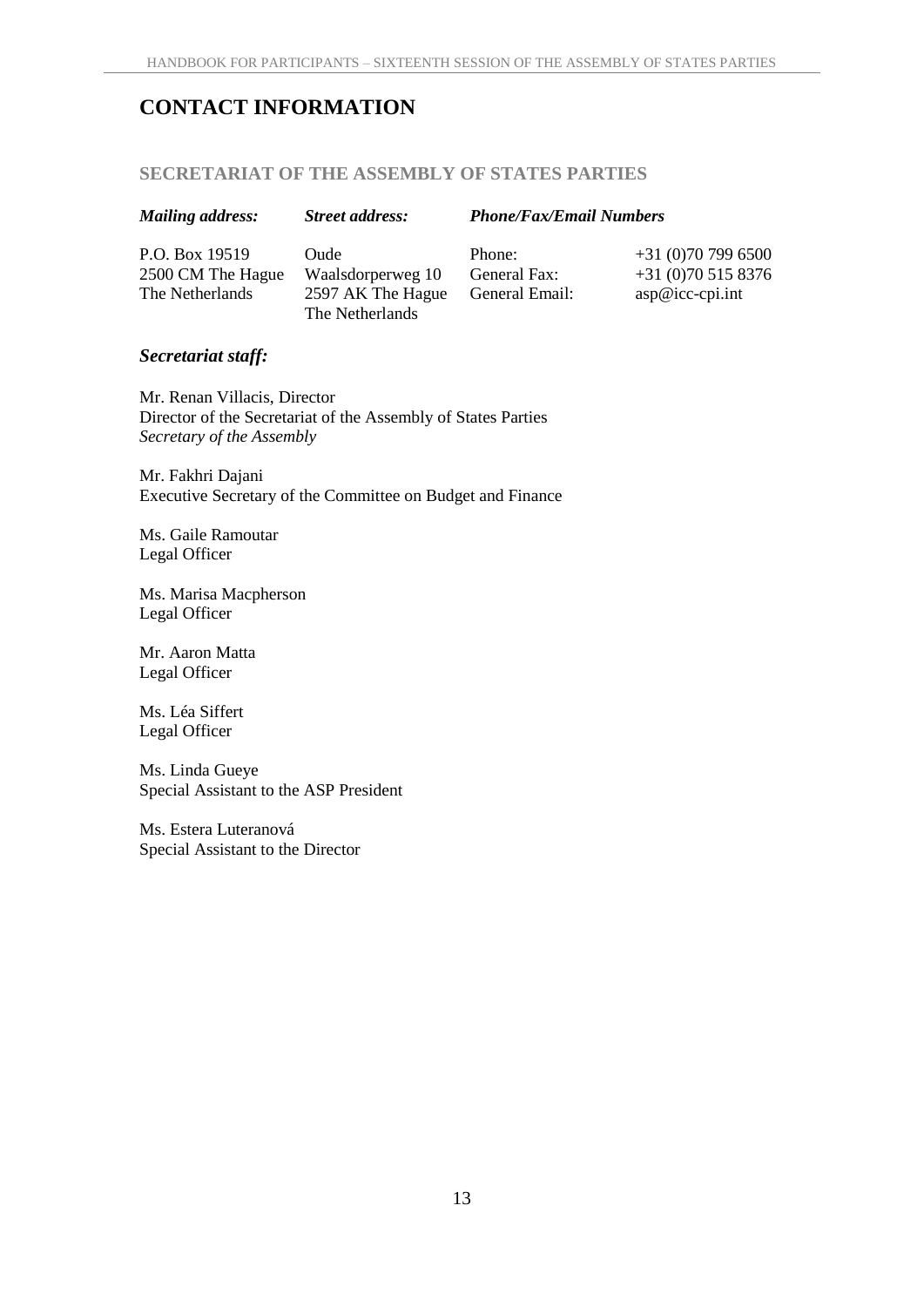# **ANNEX I**

# **LIST OF STATES PARTIES\***

|                                  | G                 |
|----------------------------------|-------------------|
| <u>Afghanistan</u>               | Gabon             |
| Albania                          | Gambia            |
| <b>Andorra</b>                   | <u>Georgia</u>    |
| Antigua and Barbuda              | Germany           |
| Argentina                        | Ghana             |
| Australia                        | Greece            |
| <u>Austria</u>                   | <u>Grenada</u>    |
|                                  | <b>Guatemala</b>  |
| B                                | Guinea            |
| Bangladesh                       | Guyana            |
| Barbados                         |                   |
| <b>Belgium</b>                   | H                 |
| <b>Belize</b>                    | Honduras          |
|                                  |                   |
| <u>Benin</u>                     | <u>Hungary</u>    |
| Bolivia (Plurinational State of) |                   |
| <b>Bosnia and Herzegovina</b>    | I                 |
| <b>Botswana</b>                  | Iceland           |
| <b>Brazil</b>                    | Ireland           |
| <u>Bulgaria</u>                  | <b>Italy</b>      |
| <b>Burkina Faso</b>              |                   |
|                                  | J.                |
| $\mathbf C$                      | <b>Japan</b>      |
| Cambodia                         | Jordan            |
| Canada                           |                   |
| Cape Verde                       | Κ                 |
| <b>Central African Republic</b>  | <u>Kenya</u>      |
| Chad                             |                   |
| Chile                            | L                 |
| Colombia                         | <b>Latvia</b>     |
| <b>Comoros</b>                   | Lesotho           |
| Congo                            | <u>Liberia</u>    |
| <b>Cook Islands</b>              | Liechtenstein     |
| Costa Rica                       | <u>Lithuania</u>  |
| Côte d'Ivoire                    | Luxembourg        |
| Croatia                          |                   |
|                                  |                   |
|                                  |                   |
| <b>Cyprus</b>                    | М                 |
| Czech Republic                   | <b>Madagascar</b> |
|                                  | Malawi            |
|                                  | Maldives          |
| Democratic Republic of the Congo | <u>Mali</u>       |
| <u>Denmark</u>                   | <u>Malta</u>      |
| Djibouti                         | Marshall Islands  |
| Dominica                         | <b>Mauritius</b>  |
| Dominican Republic               | Mexico            |
|                                  | Mongolia          |
| E                                | <u>Montenegro</u> |
| <b>Ecuador</b>                   |                   |
| El Salvador                      | N                 |
| Estonia                          | <b>Namibia</b>    |
|                                  | <b>Nauru</b>      |
| F                                | Netherlands       |
| Fiji                             | New Zealand       |
| Finland                          | Niger<br>Nigeria  |

**[Norway](http://icc-cpi.int/Menus/ASP/states+parties/Western+European+and+Other+States/Norway.htm)** 

#### **P**

[Panama](http://icc-cpi.int/Menus/ASP/states+parties/Latin+American+and+Caribbean+States/Panama.htm) **[Paraguay](http://icc-cpi.int/Menus/ASP/states+parties/Latin+American+and+Caribbean+States/Paraguay.htm)** [Peru](http://icc-cpi.int/Menus/ASP/states+parties/Latin+American+and+Caribbean+States/Peru.htm) **[Philippines](http://icc-cpi.int/Menus/ASP/states+parties/Asian+States/Philippines.htm)** [Poland](http://icc-cpi.int/Menus/ASP/states+parties/Eastern+European+States/Poland.htm) [Portugal](http://icc-cpi.int/Menus/ASP/states+parties/Western+European+and+Other+States/Portugal.htm)

#### **R**

[Republic of Korea](http://icc-cpi.int/Menus/ASP/states+parties/Asian+States/Republic+of+Korea.htm) [Republic of Moldova](http://icc-cpi.int/Menus/ASP/states+parties/Eastern+European+States/Moldova.htm) [Romania](http://icc-cpi.int/Menus/ASP/states+parties/Eastern+European+States/Romania.htm)

#### **S**

[Saint Kitts and Nevis](http://icc-cpi.int/Menus/ASP/states+parties/Latin+American+and+Caribbean+States/Saint+Kitts+and+Nevis.htm) [Saint Lucia](http://icc-cpi.int/Menus/ASP/states+parties/Latin+American+and+Caribbean+States/Saint+Lucia.htm) [Saint Vincent and the Grenadines](http://icc-cpi.int/Menus/ASP/states+parties/Latin+American+and+Caribbean+States/Saint+Vincent+and+the+Grenadines.htm) [Samoa](http://icc-cpi.int/Menus/ASP/states+parties/Asian+States/Samoa.htm) [San Marino](http://icc-cpi.int/Menus/ASP/states+parties/Western+European+and+Other+States/San+Marino.htm) **[Senegal](http://icc-cpi.int/Menus/ASP/states+parties/African+States/Senegal.htm) [Serbia](http://icc-cpi.int/Menus/ASP/states+parties/Eastern+European+States/Serbia.htm) [Seychelles](http://icc-cpi.int/Menus/ASP/states+parties/African+States/Seychelles.htm)** [Sierra Leone](http://icc-cpi.int/Menus/ASP/states+parties/African+States/Sierra+Leone.htm) [Slovakia](http://icc-cpi.int/Menus/ASP/states+parties/Eastern+European+States/Slovakia.htm) [Slovenia](http://icc-cpi.int/Menus/ASP/states+parties/Eastern+European+States/Slovenia.htm) [South Africa](http://icc-cpi.int/Menus/ASP/states+parties/African+States/South+Africa.htm) [Spain](http://icc-cpi.int/Menus/ASP/states+parties/Western+European+and+Other+States/Spain.htm) State of Palestine [Suriname](http://icc-cpi.int/Menus/ASP/states+parties/Latin+American+and+Caribbean+States/Surinam.htm) [Sweden](http://icc-cpi.int/Menus/ASP/states+parties/Western+European+and+Other+States/Sweden.htm) **[Switzerland](http://icc-cpi.int/Menus/ASP/states+parties/Western+European+and+Other+States/Switzerland.htm)** 

#### **T**

[Tajikistan](http://icc-cpi.int/Menus/ASP/states+parties/Asian+States/Tajikistan.htm) [The former Yugoslav Republic of](http://icc-cpi.int/Menus/ASP/states+parties/Eastern+European+States/The+Former+Yugoslav+Republic+of+Macedonia.htm)  [Macedonia](http://icc-cpi.int/Menus/ASP/states+parties/Eastern+European+States/The+Former+Yugoslav+Republic+of+Macedonia.htm) [Timor-Leste](http://icc-cpi.int/Menus/ASP/states+parties/Asian+States/Timor+Leste.htm) [Trinidad and Tobago](http://icc-cpi.int/Menus/ASP/states+parties/Latin+American+and+Caribbean+States/Trinidad+and+Tobago.htm) [Tunisia](http://icc-cpi.int/Menus/ASP/states+parties/African+States/Tunisia.htm)

## **U**

[Uganda](http://icc-cpi.int/Menus/ASP/states+parties/African+States/Uganda.htm) [United Kingdom](http://icc-cpi.int/Menus/ASP/states+parties/Western+European+and+Other+States/United+Kingdom.htm) of Great Britain and Northern Ireland [United Republic](http://icc-cpi.int/Menus/ASP/states+parties/African+States/United+Republic+of+Tanzania.htm) of Tanzania [Uruguay](http://icc-cpi.int/Menus/ASP/states+parties/Latin+American+and+Caribbean+States/Uruguay.htm)

## **V**

[Vanuatu](http://icc-cpi.int/Menus/ASP/states+parties/Asian+States/Vanuatu.htm) Venezuela (Bolivarian Republic of)

**Z** Zambia

\* As of 30 October 2017, 123 countries are States Parties to the Rome Statute of the International Criminal Court. Out of them 33 are African [States,](http://www.icc-cpi.int/region&id=3.html) 19 ar[e Asia-Pacific States,](http://www.icc-cpi.int/region&id=4.html) 18 are fro[m Eastern Europe,](http://www.icc-cpi.int/region&id=2.html) 28 are fro[m Latin America and the Caribbean,](http://www.icc-cpi.int/region&id=5.html) and 25 are from Western Europe and [other States.](http://www.icc-cpi.int/region&id=1.html) United Nations Treaty Collection link to the Rome Statute of the ICC: http://www.un.org/law/icc/index.html.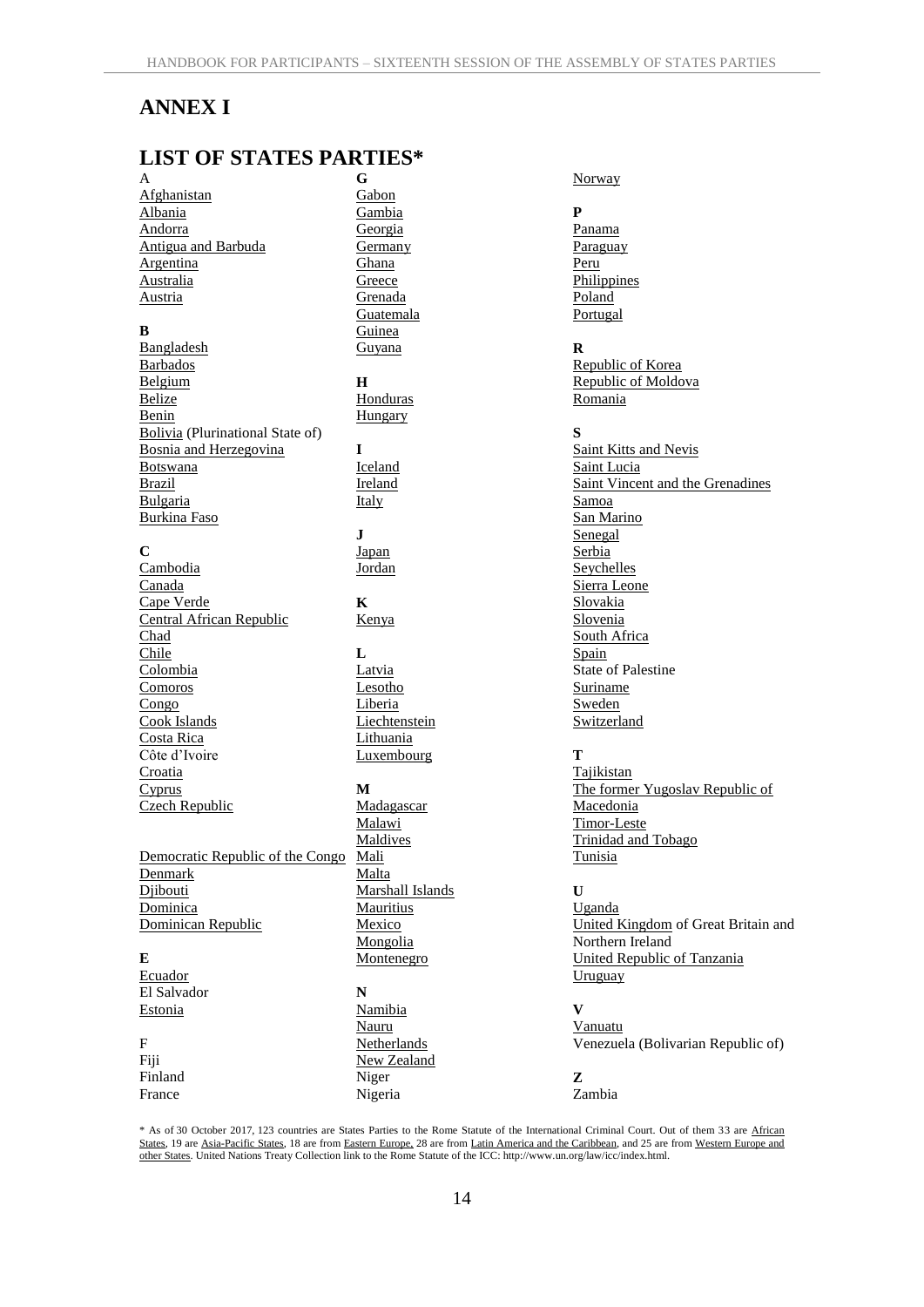# **ANNEX II**

 $\overline{a}$ 

#### **ASSEMBLY OF STATES PARTIES TO THE ROME STATUTE OF THE INTERNATIONAL CRIMINAL COURT**

#### **DECISION BY THE BUREAU**

#### **18 October 2017**

*The Bureau of the Assembly of States Parties to the Rome Statute of the International Criminal Court,*

*Mindful* that, under article 112 (3) (c), of the Rome Statute the Bureau shall assist the Assembly in the discharge of its responsibilities,

*Aware* that certain questions have arisen with regard to the participation of Observer States in the meetings of the Assembly,

*Bearing in mind* the call made by the Assembly of States Parties to intensify their efforts to promote universality,<sup>1</sup>

*Convinced* that participation in the various meetings of the Assembly of States Parties, in a spirit of openness, increases transparency and contributes to a better understanding of the Rome Statute system and that such participation should be conducive to promoting the universality of the Rome Statute, while recognizing the need for certain Assembly deliberations to be conducted only among States that are party to the Rome Statute,

*Recalling* rule 42 of the Rules of Procedure of the Assembly of States Parties concerning the general principles that apply in the case of public and private meetings of the Assembly of States Parties,

*Recalling* that at its first session the Assembly decided that Observer States should be allowed to participate in its deliberations but could not participate in the taking of decisions, 2

*Recalling* that in accordance with rule 1 of the Rules of Procedure of the Assembly of States Parties, the term "Observer States" means States which have signed the Rome Statute or the Final Act of the Rome Conference and which, pursuant to article 112, paragraph 1, of the Rome Statute, may be observers in the Assembly;

1. *Decides* to adopt the enclosed "Understanding on the participation of Observer States in meetings of the Assembly of States Parties";

2. *Decides* to request the Secretariat to distribute the text of the present decision and its enclosure among States Parties and Observer States.

<sup>1</sup> Resolution ICC-ASP/15/Res. 5, "Strengthening the International Criminal Court and the Assembly of States Parties", para. 1.

<sup>2</sup> *Official Records of the Assembly of States Parties to the Rome Statute of the International Criminal Court, First session, New York, 3-10 September 2002* (ICC-ASP/1/3), part I, para. 12.